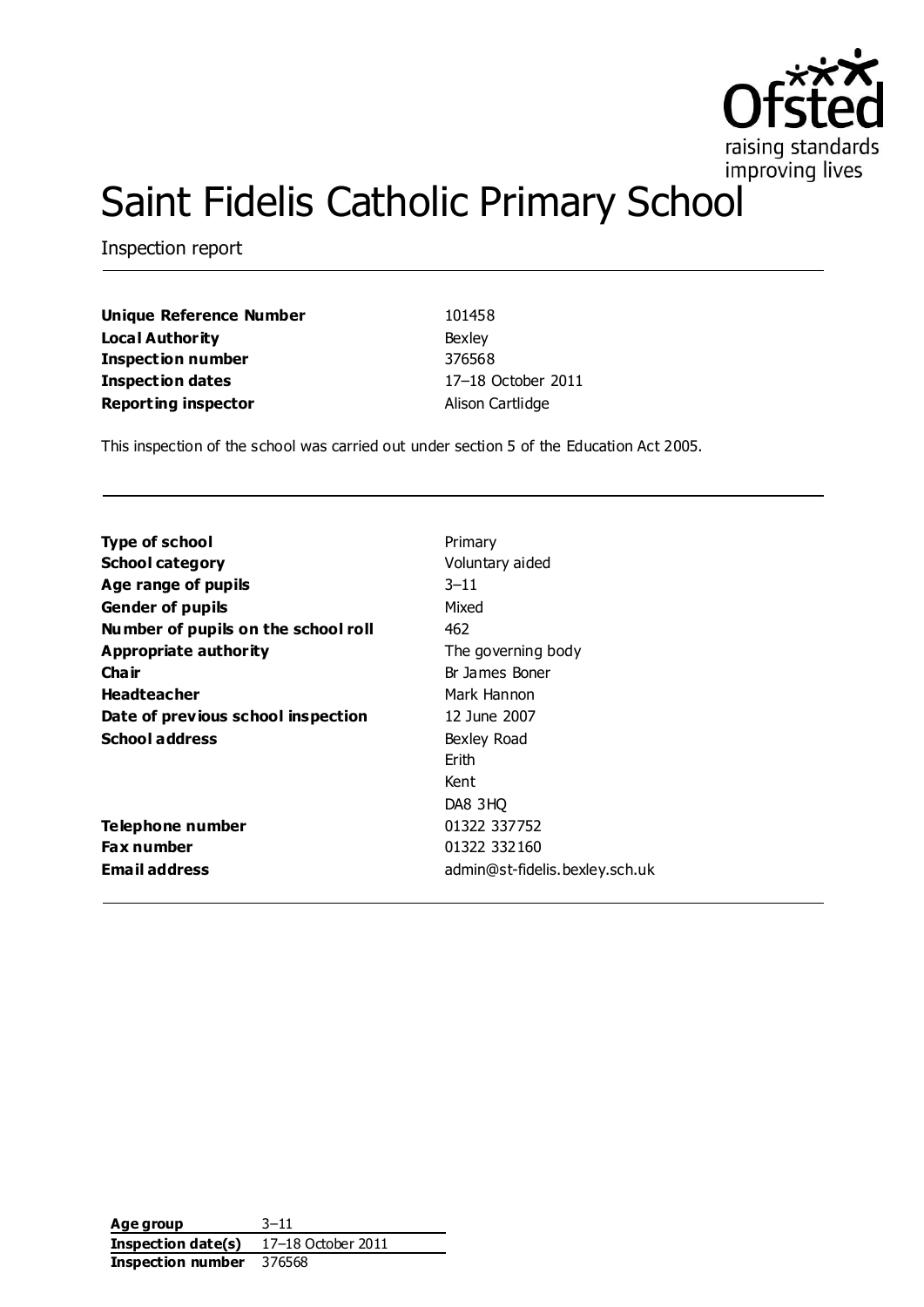The Office for Standards in Education, Children's Services and Skills (Ofsted) regulates and inspects to achieve excellence in the care of children and young people, and in education and skills for learners of all ages. It regulates and inspects childcare and children's social care, and inspects the Children and Family Court Advisory Support Service (Cafcass), schools, colleges, initial teacher training, work-based learning and skills training, adult and community learning, and education and training in prisons and other secure establishments. It assesses council children's services, and inspects services for looked after children, safeguarding and child protection.

Further copies of this report are obtainable from the school. Under the Education Act 2005, the school must provide a copy of this report free of charge to certain categories of people. A charge not exceeding the full cost of reproduction may be made for any other copies supplied.

If you would like a copy of this document in a different format, such as large print or Braille, please telephone 0300 123 4234, or email enquiries@ofsted.gov.uk.

You may copy all or parts of this document for non-commercial educational purposes, as long as you give details of the source and date of publication and do not alter the information in any way.

To receive regular email alerts about new publications, including survey reports and school inspection reports, please visit our website and go to 'Subscribe'.

Piccadilly Gate Store St **Manchester** M1 2WD

T: 0300 123 4234 Textphone: 0161 618 8524 E: enquiries@ofsted.gov.uk W: www.ofsted.gov.uk

**Ofsted** 

© Crown copyright 2011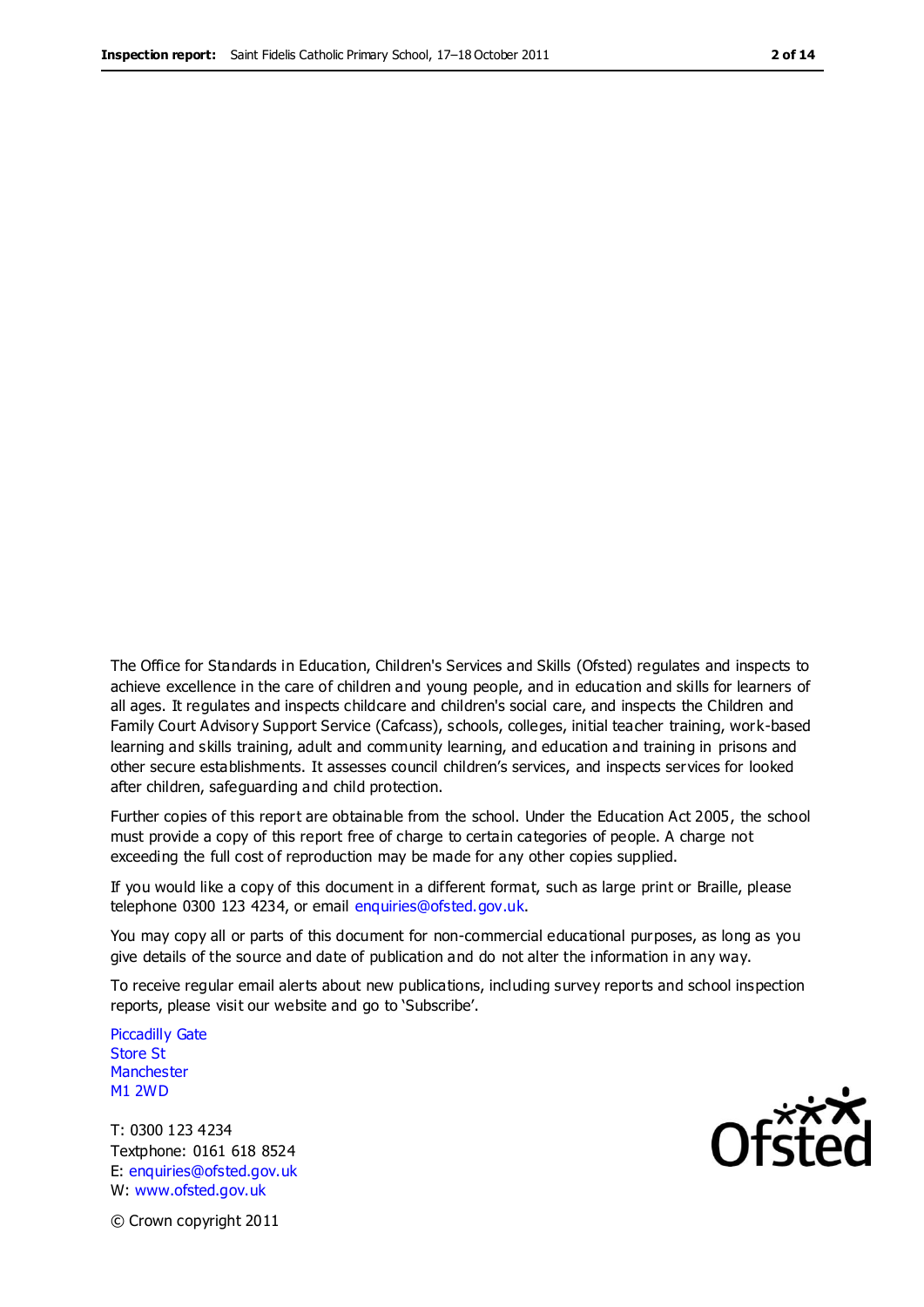# **Introduction**

This inspection was carried out by four additional inspectors. The inspection team observed 27 lessons taught by 18 teachers. Meetings were held with members of the governing body, parents and carers, staff and pupils. The inspection team observed the school's work and looked at pupils' books, information on pupils' progress, safeguarding policies and other documents. Questionnaires from 221 parents and carers, 48 members of staff and 96 pupils were scrutinised.

The inspection team reviewed many aspects of the school's work. It looked in detail at a number of key areas.

- $\blacksquare$  How provision is increasing the progress of pupils, including those who are known to be eligible for free school meals and those with special educational needs and/or disabilities.
- How well teaching and the use of assessment information meet differing needs and are increasing learning.
- How well all leaders impact on teaching and learning.
- $\blacksquare$  How care, guidance and support, relationships and the curriculum help pupils to behave well and to make good progress.

# **Information about the school**

This is a well-above-average-sized primary school. Most pupils are of White British or Black African heritage, with a few pupils coming from a range of other backgrounds. The proportion of pupils known to be eligible for free school meals is below average. The school has an above-average percentage of pupils with special educational needs and/or disabilities. Those pupils have differing needs, including speech and language and behavioural, emotional and social difficulties. The school has received several awards, including International Schools Intermediate Award and Fronter Champion School status for its website's high pupil engagement.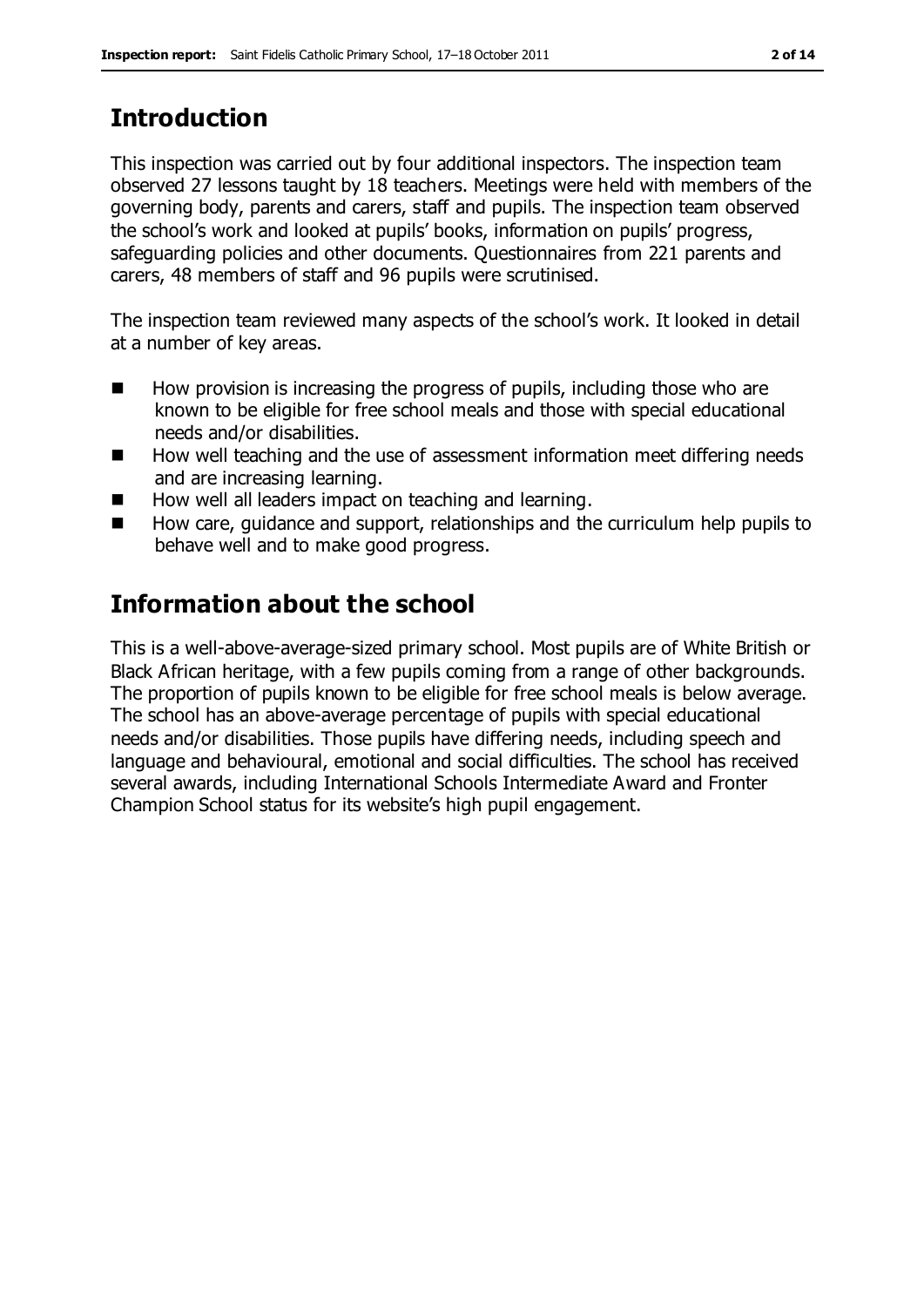# **Inspection judgements**

| Overall effectiveness: how good is the school?  |  |  |
|-------------------------------------------------|--|--|
| The school's capacity for sustained improvement |  |  |

## **Main findings**

High rates of attendance demonstrate the pupils' enthusiasm for coming to this good and rapidly improving school. Pupils make positive comments reflecting the outstanding care, guidance and support they receive. For example, one pupil spoke for others by saying 'We are all brothers and sisters in one family.' The way the school promotes equal opportunities and tackles discrimination is outstanding. Exceptionally caring members of staff work extremely closely with parents and carers to ensure that all pupils are treated with equal respect, enabling all pupils, including those with special educational needs and or/disabilities, to enjoy learning and to do well. Two parents and carers spoke for others by saying 'The teachers are amazing, so dedicated. They genuinely care for all our children' and 'The teachers are very professional and the school is well led.'

Outcomes for pupils are excellent. Children make a good start to their education in the Early Years Foundation Stage. They gain independence and learn quickly. In Years 1 to 6, pupils of differing abilities make good progress, leading to high attainment by the end of Year 6. Pupils are extremely proud of their school and the part they play in school life. They make an outstanding contribution to the school and local community by carrying out a wealth of responsibilities, including being school ambassadors and healthy school councillors. Their well-developed literacy, numeracy and social skills prepare them exceptionally well for later life and the world of work.

Pupils' good behaviour contributes to their good learning in the overwhelming majority of lessons. While most teaching is good, occasionally, lessons do not involve all the pupils fully in whole-class discussions or give them enough opportunity to work independently at an appropriate level and take responsibility for their own learning. When that happens, pupils become passive and the pace of learning is slower. Pupils' spiritual, moral, social and cultural development is outstanding and their considerate and respectful attitudes towards others are evident in their daily lives.

There are good and mostly accurate procedures for self-evaluation, which support the leaders' planning for improvement. Senior leaders have gathered a wealth of information about provision and pupils' progress, although areas planned for development do not always have sharp enough targets so that leaders can measure the impact of the actions taken in full. Not all middle managers have a thorough understanding of what constitutes good or better teaching so that they can provide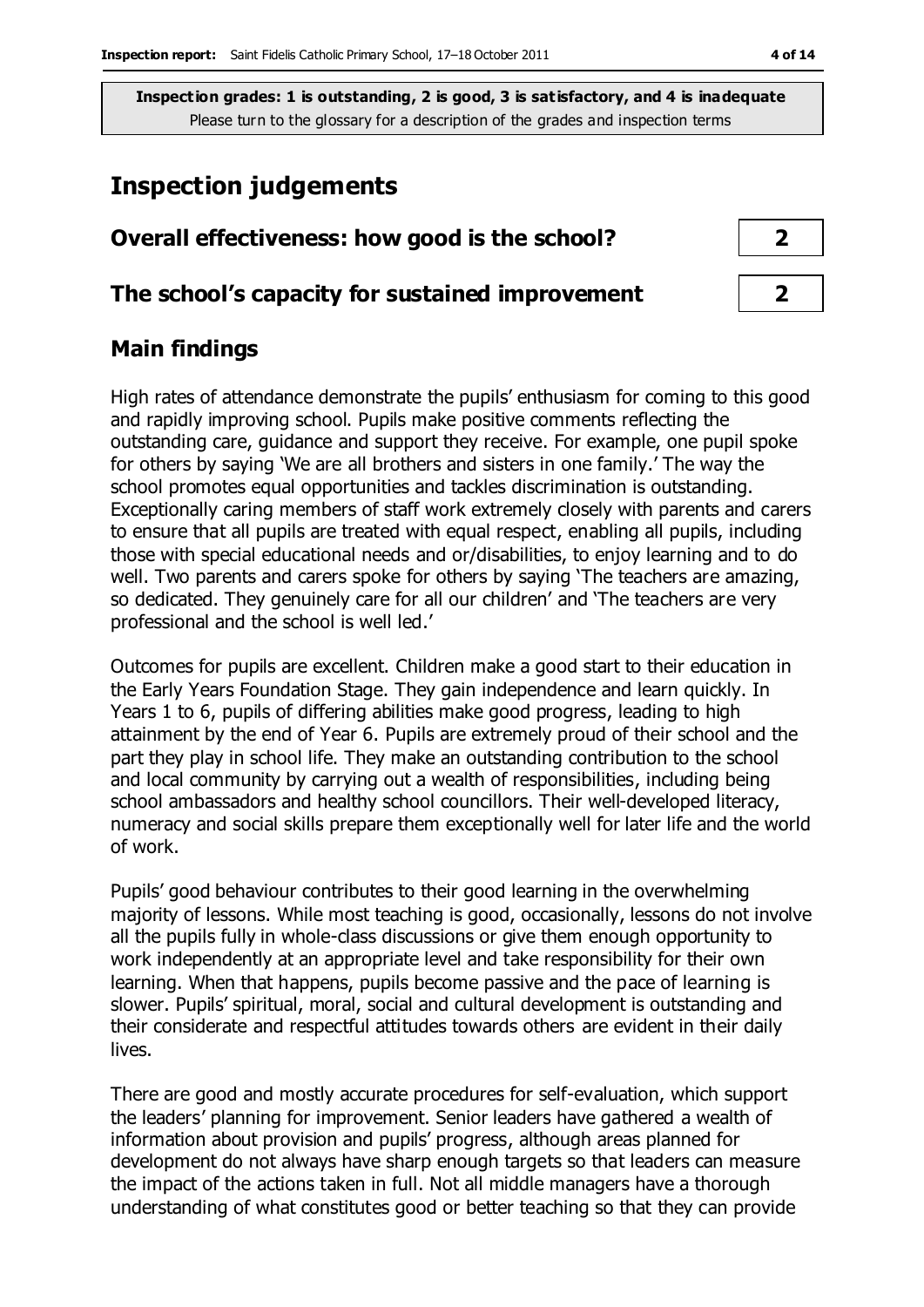guidance to colleagues. Good improvements have been made since the last inspection, demonstrating a good capacity to sustain improvement. The curriculum has broadened to make it more exciting and has helped to consolidate the pupils' attainment and progress in English and mathematics. Additional support for those not making quite as much progress as other pupils, including some pupils who are known to be eligible for free school meals, has increased pupils' motivation and is starting to narrow this slight gap in attainment.

## **What does the school need to do to improve further?**

- $\blacksquare$  Increase the proportion of outstanding teaching and reduce the remaining incidence of satisfactory teaching by:
	- making sure that pupils' differing needs are always met in lessons
	- enabling all pupils to participate during whole-class discussions  $\overline{\phantom{a}}$
	- ensuring that pupils have greater opportunity to work independently and to be responsible for their own learning.
- Strengthen the evaluation of teaching, learning and school development by:
	- making sure all middle managers know what constitutes good or outstanding teaching
	- sharpening the targets for whole-school developments so that leaders can measure the impact of actions taken more easily.

## **Outcomes for individuals and groups of pupils 1**

The vast majority of children join the Early Years Foundation Stage working within the levels expected for their age, although attainment is lower in communication, language and literacy than in other areas of learning. Pupils in all year groups enjoy thoroughly coming to school. For example, in a good science lesson in Year 3, pupils discussed with considerable zeal a slide showing rotten teeth. All pupils, including those with special educational needs and/or disabilities, do well over time and learning is quick in most lessons. Consequently, attainment is high, especially in English and mathematics. Pupils are supportive of each other and work together well. For example, in a good mathematics lesson in Year 2, pupils helped each other to create number sentences to match a given answer and, consequently, they gained confidence and learned quickly. In a few lessons, when teachers talk for too long, pupils are given limited opportunities to practise what they have learnt and to make decisions about how they are going to complete a task.

Achievement is good for all groups of pupils, although pupils known to be eligible for free school meals do slightly less well than other groups. The school has established intervention support for those pupils, which is helping them to develop good working habits. Those with special educational needs and/or disabilities are given good support towards reaching their specific targets.

Pupils feel very safe at school and know how to avoid danger. For example, road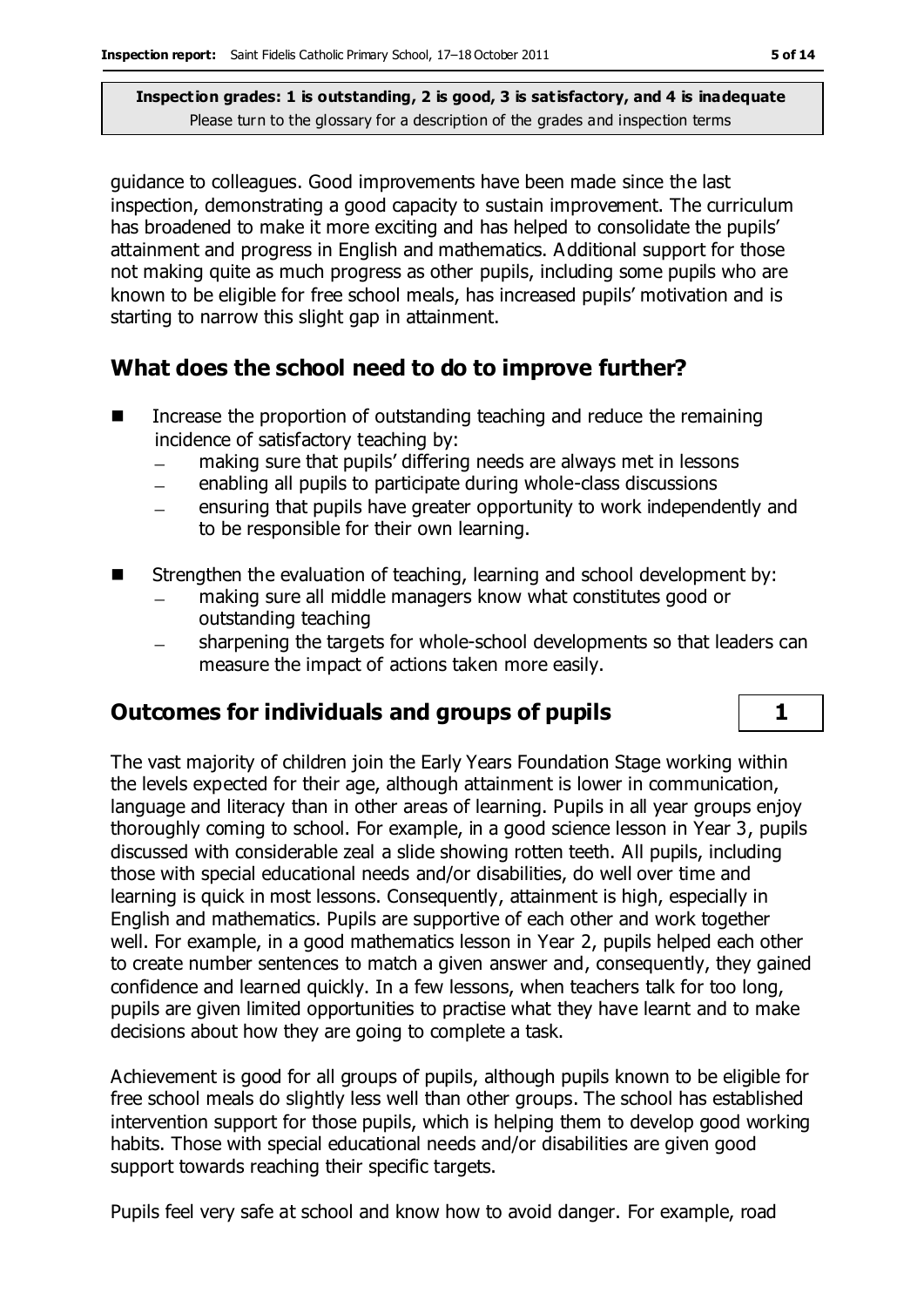safety officers write to parents and carers to warn them of the dangers of parking near the school gates. Most pupils say that they feel listened to and know that their worries are tackled swiftly and effectively. Pupils' spiritual, moral, social and cultural development is a particular strength. The pupils take a full part in school prayers, raise funds for charities and reflect deeply and sensitively when discussing their own experiences. For example, one pupil showed a thorough understanding of human frailties by saying 'You should always forgive no matter how many times you do it.' The pupils' awareness of various cultures is enhanced by the school's international links, showing that the school deserves its International Schools Award. Pupils respect diversity and are aware that 'we are all people'. Pupils are enthusiastic about following the school's clear moral code and are very polite and helpful. Pupils keep healthy by taking part in the various sporting activities on offer, have a good understanding of what constitutes a healthy lifestyle, and most eat healthy lunches.

These are the grades for pupils' outcomes

| Pupils' achievement and the extent to which they enjoy their learning                                                     |                |
|---------------------------------------------------------------------------------------------------------------------------|----------------|
| Taking into account:                                                                                                      |                |
| Pupils' attainment <sup>1</sup>                                                                                           | 1              |
| The quality of pupils' learning and their progress                                                                        | $\mathfrak{p}$ |
| The quality of learning for pupils with special educational needs and/or disabilities<br>and their progress               | 2              |
| The extent to which pupils feel safe                                                                                      | $\overline{2}$ |
| Pupils' behaviour                                                                                                         | $\overline{2}$ |
| The extent to which pupils adopt healthy lifestyles                                                                       | $\overline{2}$ |
| The extent to which pupils contribute to the school and wider community                                                   | 1              |
| The extent to which pupils develop workplace and other skills that will<br>contribute to their future economic well-being | 1              |
| Taking into account:                                                                                                      |                |
| Pupils' attendance <sup>1</sup>                                                                                           |                |
| The extent of pupils' spiritual, moral, social and cultural development                                                   |                |

## **How effective is the provision?**

Teachers and teaching assistants form good relationships with the pupils and manage behaviour well with frequent praise. Teachers have a good understanding of the subjects they teach and use resources well to support learning. For example, in a good science lesson in Year 4, the teacher helped pupils to use words such as 'extinction' and 'adaptation' when discussing pictures of dinosaurs and a dodo. Marking is largely informative, although, in a few lessons, teachers do not adapt work well enough to match pupils' differing needs.

 $\overline{a}$ <sup>1</sup> The grades for attainment and attendance are: 1 is high; 2 is above average; 3 is broadly average; and 4 is low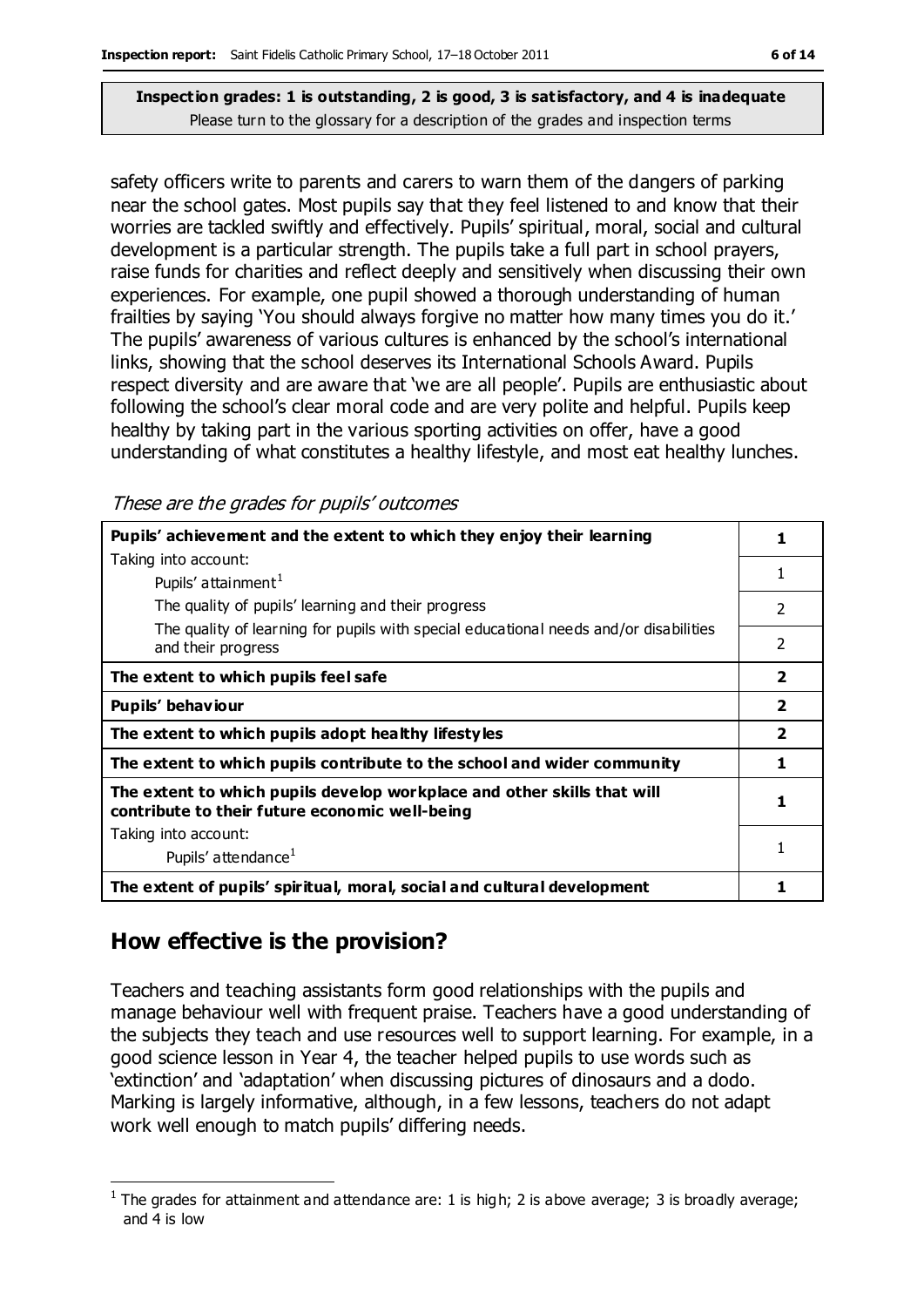The curriculum focuses well on the development of literacy and numeracy and crosscurricular work is well developed. Recent improvements are helping to motivate pupils who learn slightly less quickly than others, although, occasionally, teachers talk for too long in lessons, limiting opportunities for pupils to develop their independent learning skills. The creative arts are promoted well and are demonstrated by the delightful performances by the steel bands. The school provides a wide range of exciting additional activities, such as a sleepover for Year 2 and residential visits to Rochester, the Isle of Wight, and Paris for older pupils.

Members of staff know the pupils very well and keep track of their progress meticulously. There is exceptional support for pupils who are finding life difficult, enabling them and their families to take a full part in what the school has to offer. Close links with other schools and external agencies ensure that transition arrangements are very strong, enabling pupils to be confident about changing class or school. Attendance is monitored rigorously and the school provides excellent support for pupils at times of crisis, such as following a bereavement.

| The quality of teaching                                                                                    |  |
|------------------------------------------------------------------------------------------------------------|--|
| Taking into account:                                                                                       |  |
| The use of assessment to support learning                                                                  |  |
| The extent to which the curriculum meets pupils' needs, including, where<br>relevant, through partnerships |  |
| The effectiveness of care, guidance and support                                                            |  |

## **How effective are leadership and management?**

The headteacher is passionate about the school and shares his high aspirations for its performance with other members of staff. Leaders embed ambition and drive improvement well because there is a clear understanding of what needs to be done to improve the school further. Whole-school developments are having a positive and sustained impact on pupils' progress. The promotion of equality of opportunity and tackling of discrimination is outstanding because pupils of differing abilities are supported and encouraged equally well and minor pockets of satisfactory progress are being tackled very robustly. All pupils are included very well socially.

The school's safeguarding arrangements are thorough. Members of staff are trained effectively, with the result that procedures are carried out robustly. Leaders and the governing body are diligent in ensuring safe recruitment.

The governing body is knowledgeable about the school. It plays a key role in supporting and challenging other leaders. It has helped bring about positive changes in aspects of school life, such as developing links with parents and carers. The school provides good opportunities for pupils to be involved in the local community and to learn about cultures other than their own. For example, recently, pupils enjoyed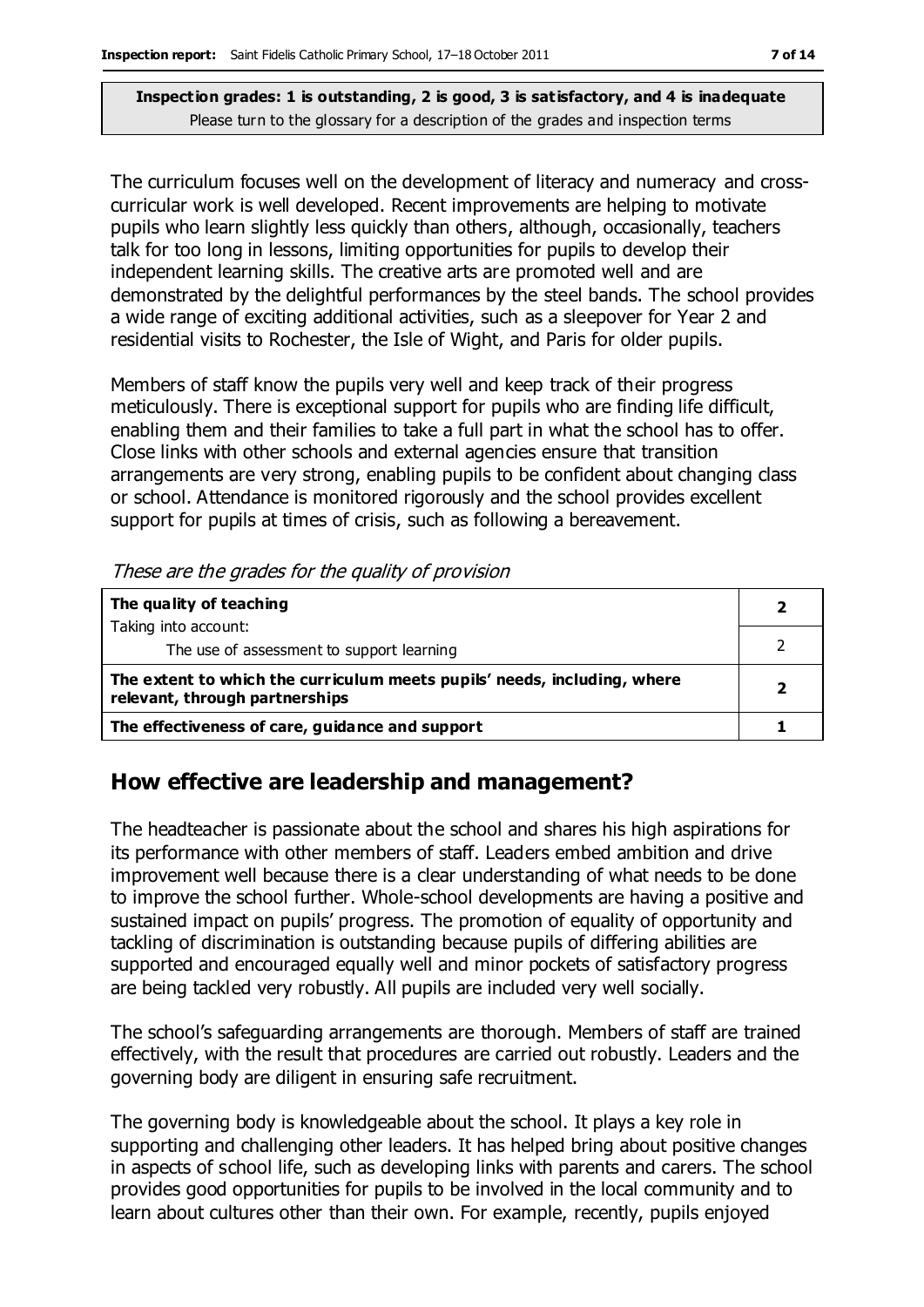sampling multicultural foods and Year 6 discussed the injustice of slavery. The school is seeking to develop community cohesion further by expanding opportunities for pupils to forge links with a contrasting school in Ashford. Excellent links with parents and carers support pupils' high attainment. For example, the school provides a website 'Fronter' with homework and forums so that parents and carers can help to support their children's learning at home.

These are the grades for leadership and management

| The effectiveness of leadership and management in embedding ambition and<br>driving improvement                                                                     |                         |
|---------------------------------------------------------------------------------------------------------------------------------------------------------------------|-------------------------|
| Taking into account:                                                                                                                                                |                         |
| The leadership and management of teaching and learning                                                                                                              | 2                       |
| The effectiveness of the governing body in challenging and supporting the<br>school so that weaknesses are tackled decisively and statutory responsibilities<br>met | 2                       |
| The effectiveness of the school's engagement with parents and carers                                                                                                | 1                       |
| The effectiveness of partnerships in promoting learning and well-being                                                                                              | $\overline{2}$          |
| The effectiveness with which the school promotes equality of opportunity and<br>tackles discrimination                                                              | 1                       |
| The effectiveness of safeguarding procedures                                                                                                                        | $\overline{\mathbf{2}}$ |
| The effectiveness with which the school promotes community cohesion                                                                                                 | $\overline{\mathbf{2}}$ |
| The effectiveness with which the school deploys resources to achieve value for<br>money                                                                             | 1                       |

## **Early Years Foundation Stage**

Children make good progress in the Nursery and Reception classes, especially in their personal, social and emotional development and communication, language and literacy. As a result, they enter Year 1 with above-average attainment. Children enjoy working with each other and members of staff on the wide range of activities provided. For example, during the inspection, children in the Nursery developed language and independence when working together in the 'baby clinic' indoors or by being members of a 'police force' outside. In the Reception classes, children enjoyed taking turns to explore their senses by handling a range of natural objects such as shells and seaweed.

Welcoming and supportive members of staff work exceptionally closely with parents and carers, enabling children to settle into school life swiftly and to establish good relationships with others. Clear routines and thoughtful questioning during focused activities help children to become confident and keen to learn. Children enjoy talking about what they are doing, learn quickly and behave sensibly. Sensitive support is provided for children's social and emotional needs. Leaders have recently developed greater accuracy in assessments and there are now good arrangements for assessing learning. Children make choices about what they are going to do, although in the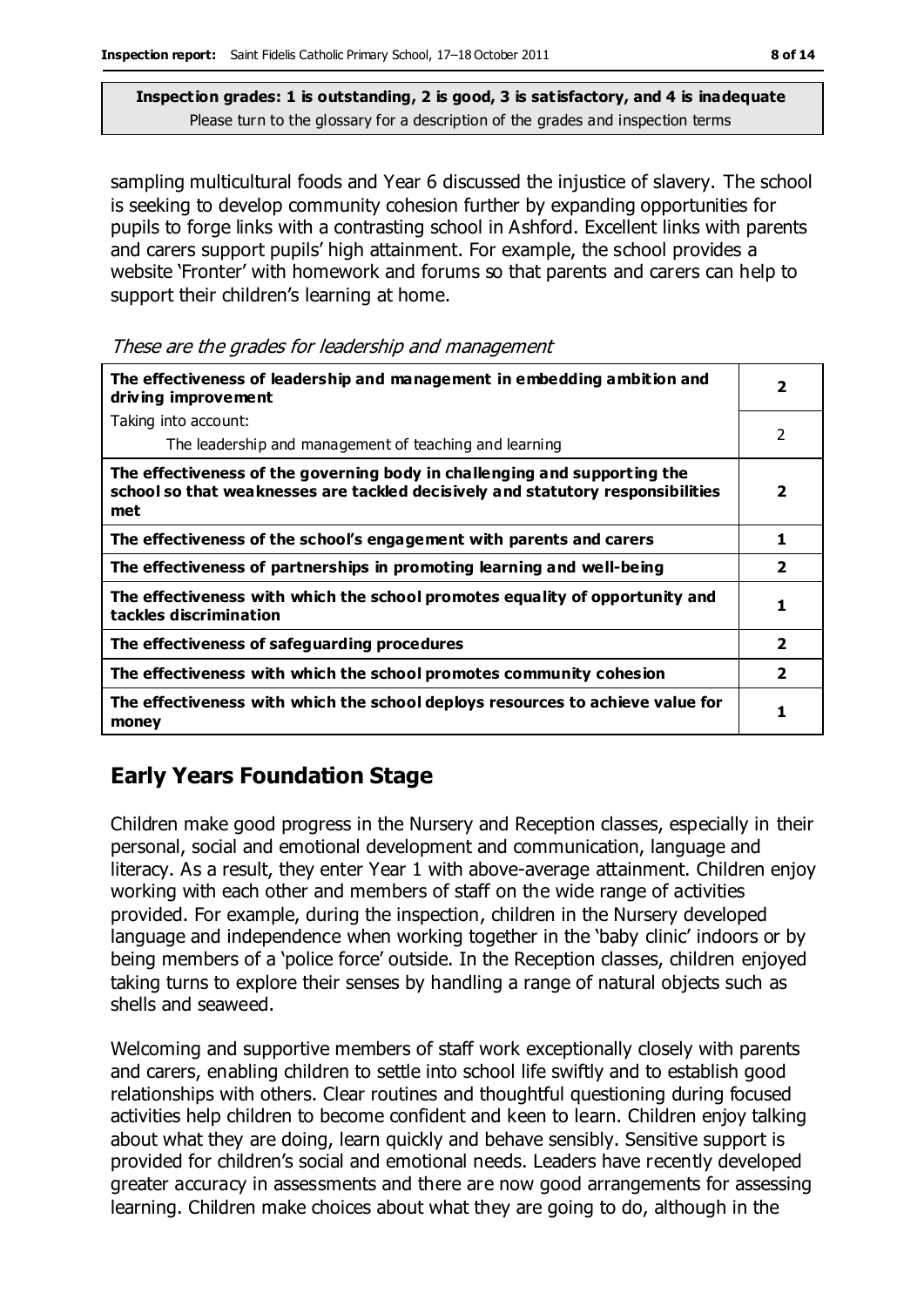Reception classes, there is limited outdoor space, reducing the number of activities that can be made available at any one time. That affects the boys particularly, who tend to spend more time working outside and have slightly lower attainment than the girls. Leaders have secure plans for development based on the improved progress information.

These are the grades for the Early Years Foundation Stage

| Overall effectiveness of the Early Years Foundation Stage                             |  |
|---------------------------------------------------------------------------------------|--|
| Taking into account:                                                                  |  |
| Outcomes for children in the Early Years Foundation Stage                             |  |
| The quality of provision in the Early Years Foundation Stage                          |  |
| The effectiveness of leadership and management of the Early Years Foundation<br>Stage |  |

#### **Views of parents and carers**

There was an above-average response to the inspection questionnaire and the very large majority of parents and carers are positive about all aspects of the school. They are particularly pleased with teaching and the way their children are kept safe and happy. The inspection team found this to be the case also. Although a few parents and carers disagreed that the school deals with their concerns and suggestions and deals effectively with unacceptable behaviour, during the inspection, the inspection team found that the school responds to concerns and suggestions appropriately and no unacceptable behaviour was observed. The school seeks the views of parents and carers and makes changes in the light of their views.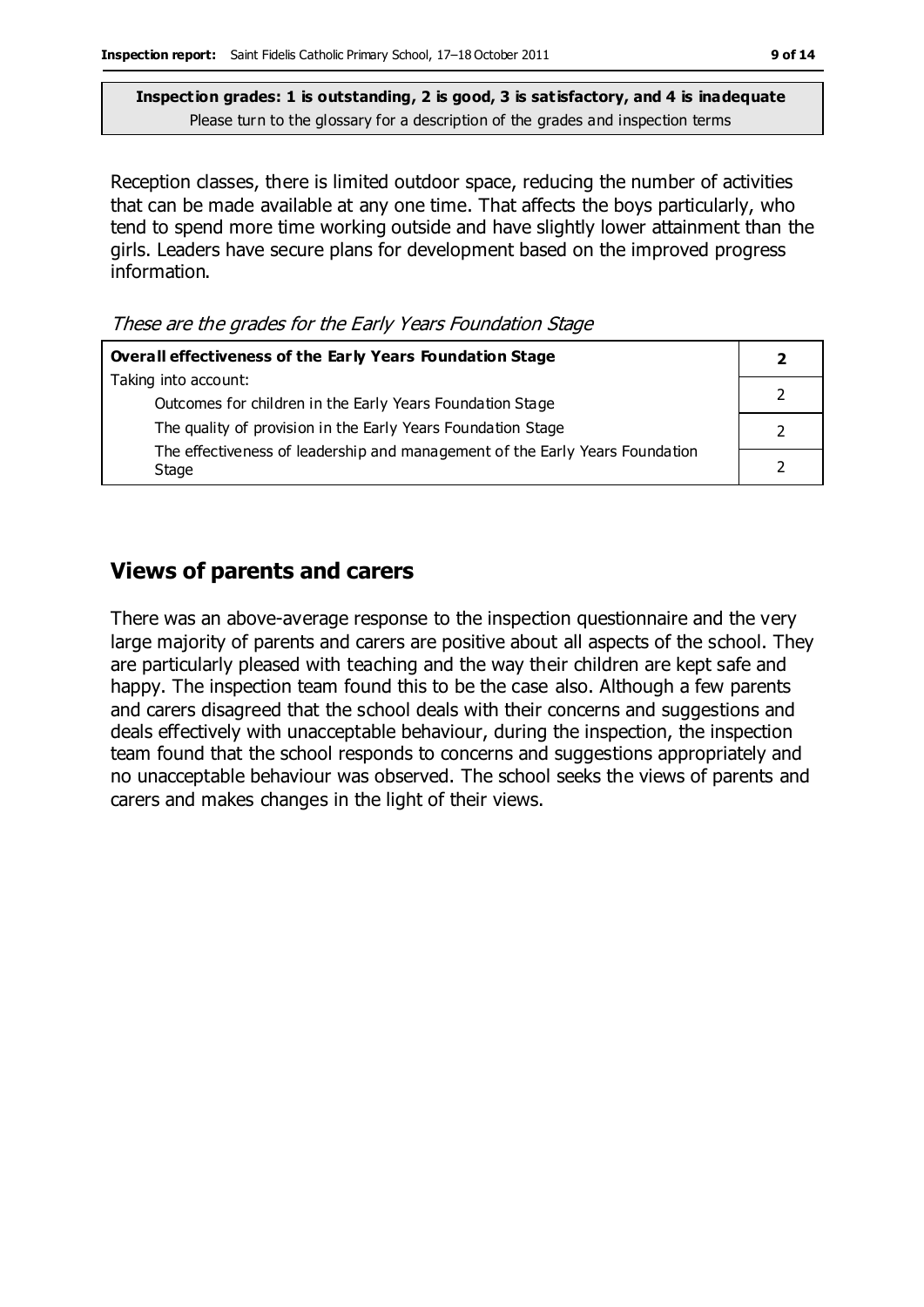#### **Responses from parents and carers to Ofsted's questionnaire**

Ofsted invited all the registered parents and carers of pupils registered at Saint Fidelis Catholic Primary School to complete a questionnaire about their views of the school.

In the questionnaire, parents and carers were asked to record how strongly they agreed with 13 statements about the school.

The inspection team received 221 completed questionnaires by the end of the on-site inspection. In total, there are 462 pupils registered at the school.

| <b>Statements</b>                                                                                                                                                                                                                                       | <b>Strongly</b><br>agree |               | <b>Agree</b> |               |                | <b>Disagree</b> |              | <b>Strongly</b><br>disagree |  |
|---------------------------------------------------------------------------------------------------------------------------------------------------------------------------------------------------------------------------------------------------------|--------------------------|---------------|--------------|---------------|----------------|-----------------|--------------|-----------------------------|--|
|                                                                                                                                                                                                                                                         | <b>Total</b>             | $\frac{1}{2}$ | <b>Total</b> | $\frac{1}{2}$ | <b>Total</b>   | $\frac{0}{0}$   | <b>Total</b> | %                           |  |
| My child enjoys school                                                                                                                                                                                                                                  | 174                      | 79            | 46           | 21            | $\mathbf{1}$   | $\mathbf 0$     | 0            | $\mathbf 0$                 |  |
| The school keeps my child<br>safe                                                                                                                                                                                                                       | 158                      | 71            | 62           | 28            | $\mathbf 0$    | $\mathbf 0$     | $\mathbf 0$  | $\mathbf 0$                 |  |
| The school informs me about<br>my child's progress                                                                                                                                                                                                      | 135                      | 61            | 78           | 35            | 6              | 3               | $\mathbf 0$  | $\mathbf 0$                 |  |
| My child is making enough<br>progress at this school                                                                                                                                                                                                    | 125                      | 57            | 85           | 38            | 9              | 4               | $\Omega$     | $\mathbf 0$                 |  |
| The teaching is good at this<br>school                                                                                                                                                                                                                  | 128                      | 58            | 91           | 41            | $\mathbf{1}$   | $\mathbf 0$     | $\Omega$     | $\mathbf 0$                 |  |
| The school helps me to<br>support my child's learning                                                                                                                                                                                                   | 125                      | 57            | 85           | 38            | 9              | 4               | $\Omega$     | $\mathbf 0$                 |  |
| The school helps my child to<br>have a healthy lifestyle                                                                                                                                                                                                | 130                      | 59            | 86           | 39            | $\overline{4}$ | $\overline{2}$  | $\mathbf 0$  | $\mathbf 0$                 |  |
| The school makes sure that<br>my child is well prepared for<br>the future (for example<br>changing year group,<br>changing school, and for<br>children who are finishing<br>school, entering further or<br>higher education, or entering<br>employment) | 93                       | 42            | 101          | 46            | $\overline{2}$ | $\mathbf{1}$    | $\mathbf{0}$ | $\mathbf 0$                 |  |
| The school meets my child's<br>particular needs                                                                                                                                                                                                         | 118                      | 53            | 88           | 40            | 6              | 3               | $\mathbf{0}$ | $\mathbf 0$                 |  |
| The school deals effectively<br>with unacceptable behaviour                                                                                                                                                                                             | 105                      | 48            | 96           | 43            | 9              | 4               | $\mathbf{1}$ | $\mathbf 0$                 |  |
| The school takes account of<br>my suggestions and<br>concerns                                                                                                                                                                                           | 88                       | 40            | 107          | 48            | 11             | 5               | $\mathbf 0$  | $\mathbf 0$                 |  |
| The school is led and<br>managed effectively                                                                                                                                                                                                            | 127                      | 57            | 86           | 39            | $\overline{2}$ | 1               | $\mathbf 0$  | $\mathbf 0$                 |  |
| Overall, I am happy with my<br>child's experience at this<br>school                                                                                                                                                                                     | 147                      | 67            | 69           | 31            | 5              | 2               | $\mathbf 0$  | $\mathbf 0$                 |  |

The table above summarises the responses that parents and carers made to each statement. The percentages indicate the proportion of parents and carers giving that response out of the total number of completed questionnaires. Where one or more parents and carers chose not to answer a particular question, the percentages will not add up to 100%.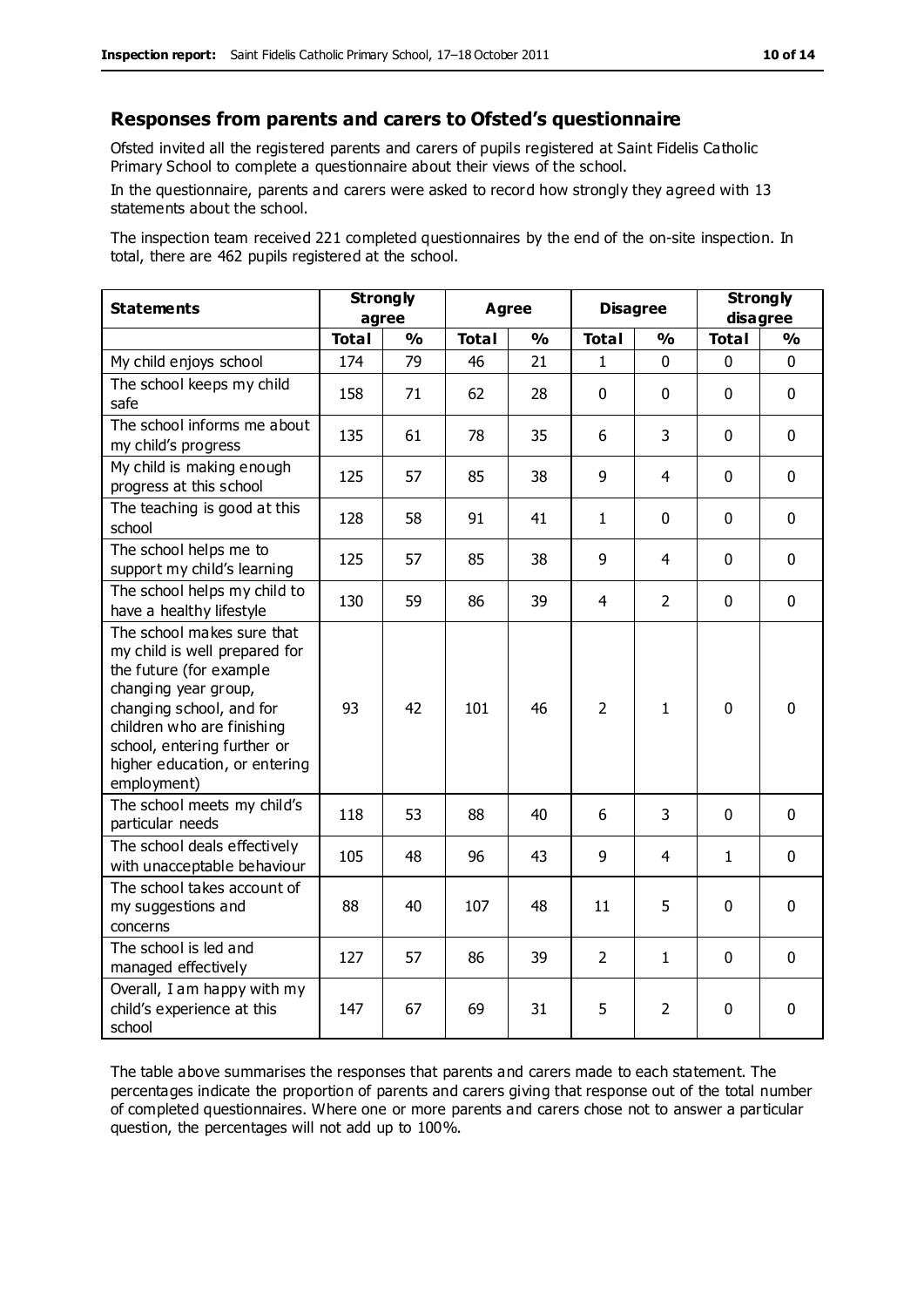# **Glossary**

## **What inspection judgements mean**

| <b>Grade</b> | <b>Judgement</b> | <b>Description</b>                                            |
|--------------|------------------|---------------------------------------------------------------|
| Grade 1      | Outstanding      | These features are highly effective. An outstanding           |
|              |                  | school provides exceptionally well for all its pupils' needs. |
| Grade 2      | Good             | These are very positive features of a school. A school        |
|              |                  | that is good is serving its pupils well.                      |
| Grade 3      | Satisfactory     | These features are of reasonable quality. A satisfactory      |
|              |                  | school is providing adequately for its pupils.                |
| Grade 4      | Inadequate       | These features are not of an acceptable standard. An          |
|              |                  | inadequate school needs to make significant                   |
|              |                  | improvement in order to meet the needs of its pupils.         |
|              |                  | Ofsted inspectors will make further visits until it           |
|              |                  | improves.                                                     |

## **Overall effectiveness of schools**

|                       |                    |      | Overall effectiveness judgement (percentage of schools) |                   |  |
|-----------------------|--------------------|------|---------------------------------------------------------|-------------------|--|
| <b>Type of school</b> | <b>Outstanding</b> | Good | <b>Satisfactory</b>                                     | <b>Inadequate</b> |  |
| Nursery schools       | 43                 | 47   | 10                                                      |                   |  |
| Primary schools       | ჩ                  | 46   | 42                                                      |                   |  |
| Secondary             | 14                 | 36   |                                                         |                   |  |
| schools               |                    |      | 41                                                      |                   |  |
| Sixth forms           | 15                 | 42   | 41                                                      |                   |  |
| Special schools       | 30                 | 48   | 19                                                      |                   |  |
| Pupil referral        | 14                 | 50   | 31                                                      |                   |  |
| units                 |                    |      |                                                         |                   |  |
| All schools           | 10                 | 44   | 39                                                      |                   |  |

New school inspection arrangements were introduced on 1 September 2009. This means that inspectors now make some additional judgements that were not made previously.

The data in the table above are for the period 1 September 2010 to 08 April 2011 and are consistent with the latest published official statistics about maintained school inspection outcomes (see www.ofsted.gov.uk).

The sample of schools inspected during 2010/11 was not representative of all schools nationally, as weaker schools are inspected more frequently than good or outstanding schools.

Percentages are rounded and do not always add exactly to 100.

Sixth form figures reflect the judgements made for the overall effectiveness of the sixth form in secondary schools, special schools and pupil referral units.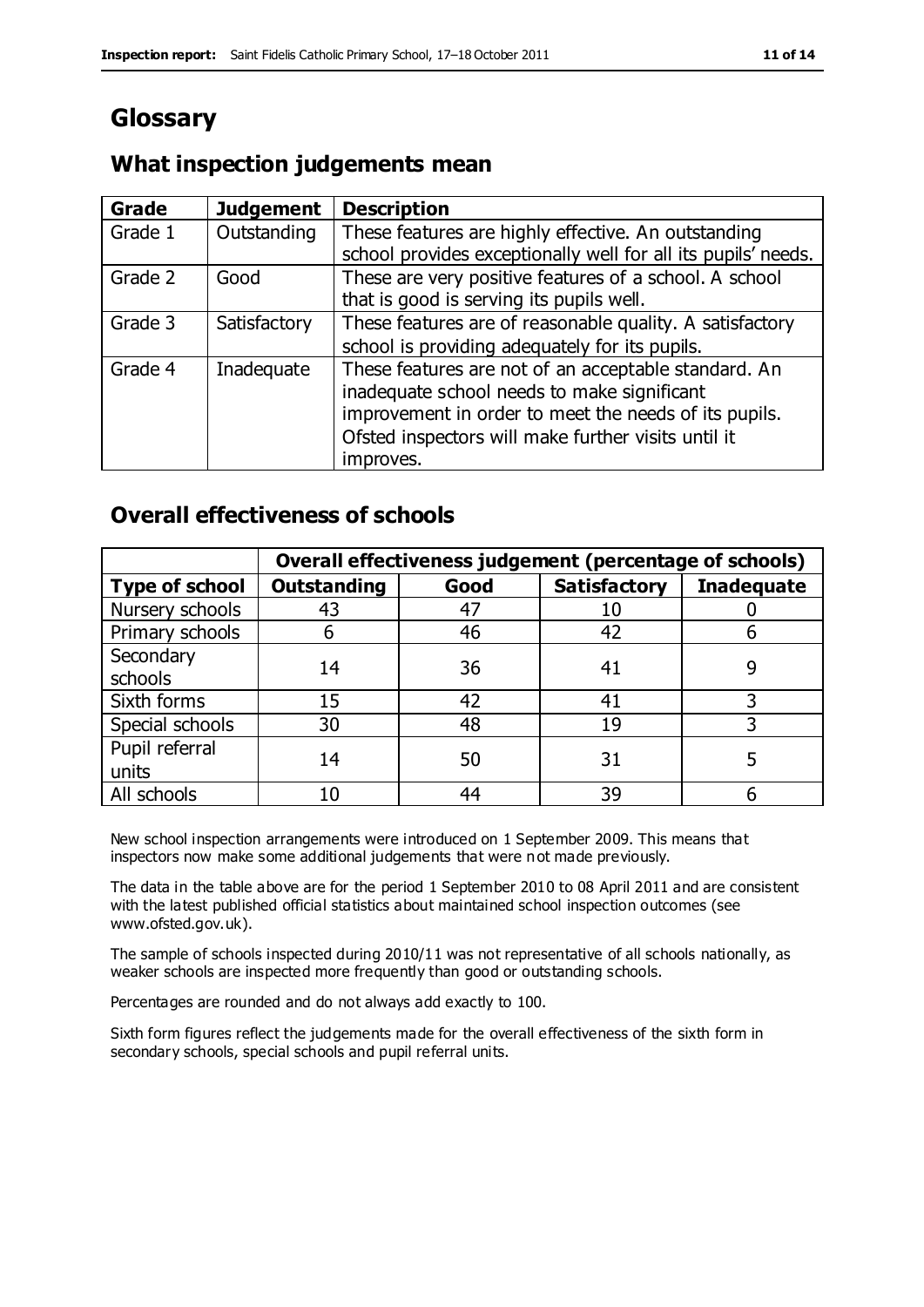# **Common terminology used by inspectors**

| Achievement:                  | the progress and success of a pupil in their<br>learning, development or training.                                                                                                                                                                                                                                           |
|-------------------------------|------------------------------------------------------------------------------------------------------------------------------------------------------------------------------------------------------------------------------------------------------------------------------------------------------------------------------|
| Attainment:                   | the standard of the pupils' work shown by test and<br>examination results and in lessons.                                                                                                                                                                                                                                    |
| Capacity to improve:          | the proven ability of the school to continue<br>improving. Inspectors base this judgement on what<br>the school has accomplished so far and on the<br>quality of its systems to maintain improvement.                                                                                                                        |
| Leadership and management:    | the contribution of all the staff with responsibilities,<br>not just the headteacher, to identifying priorities,<br>directing and motivating staff and running the<br>school.                                                                                                                                                |
| Learning:                     | how well pupils acquire knowledge, develop their<br>understanding, learn and practise skills and are<br>developing their competence as learners.                                                                                                                                                                             |
| <b>Overall effectiveness:</b> | inspectors form a judgement on a school's overall<br>effectiveness based on the findings from their<br>inspection of the school. The following judgements,<br>in particular, influence what the overall<br>effectiveness judgement will be.                                                                                  |
|                               | The school's capacity for sustained<br>■<br>improvement.<br>Outcomes for individuals and groups of<br>H<br>pupils.<br>The quality of teaching.<br>The extent to which the curriculum meets<br>pupils' needs, including, where relevant,<br>through partnerships.<br>The effectiveness of care, guidance and<br>٠<br>support. |
| Progress:                     | the rate at which pupils are learning in lessons and<br>over longer periods of time. It is often measured<br>by comparing the pupils' attainment at the end of a<br>key stage with their attainment when they started.                                                                                                       |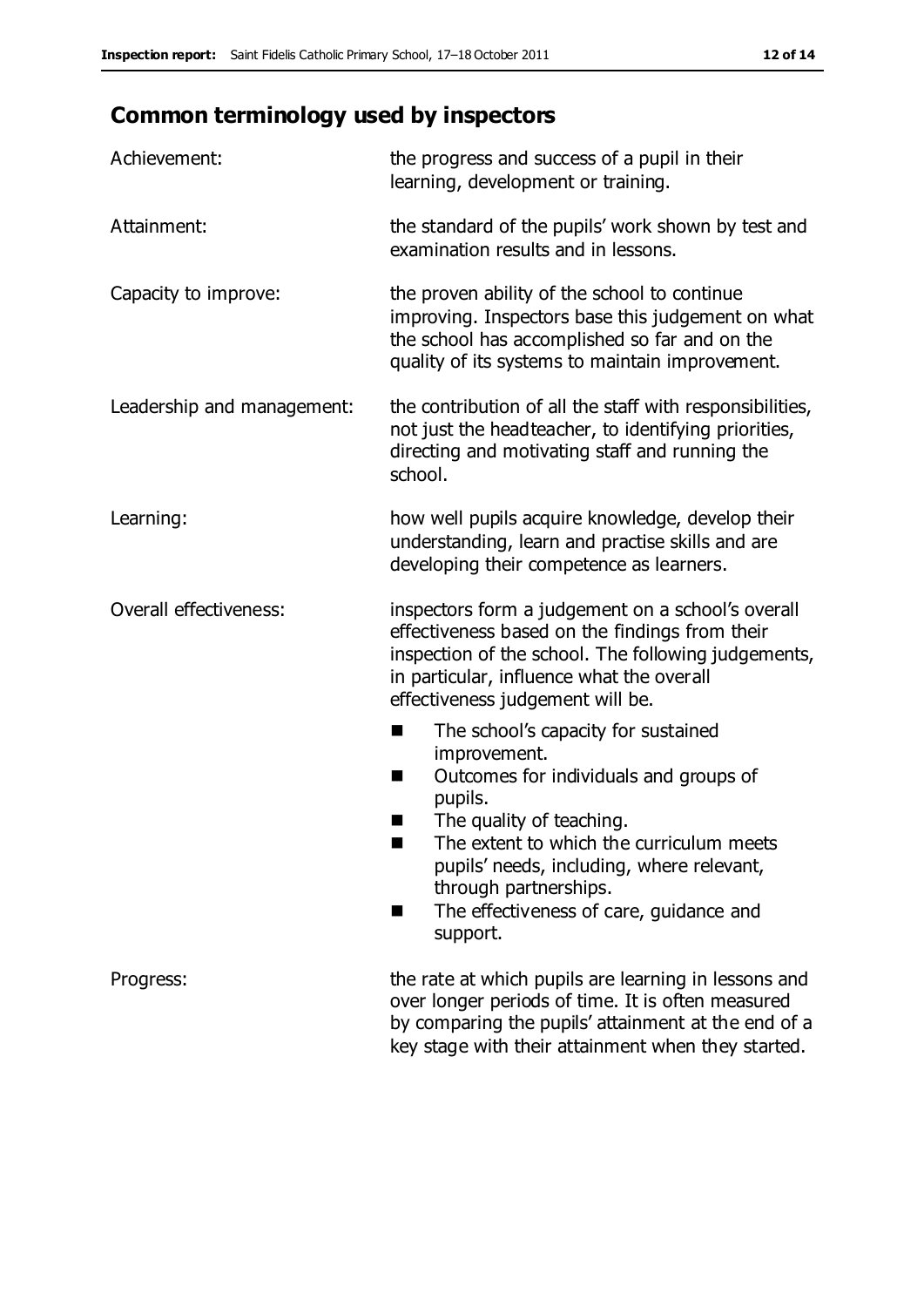#### **This letter is provided for the school, parents and carers to share with their children. It describes Ofsted's main findings from the inspection of their school.**



19 October 2011

Dear Pupils

#### **Inspection of St Fidelis Catholic Primary School, Erith DA8 3HQ**

We enjoyed coming to see your friendly school. Thank you for being so helpful during our visit. We are pleased to tell you that your school provides you with a good education.

These are the best things about your school.

- You enjoy school and your attainment is high, especially in English and mathematics.
- You behave well and are exceptionally good at taking responsibilities in school and the local area.
- You say that teachers look after you very well and we agree with you.
- The headteacher and other leaders are doing a good job and know what needs to be done to make your school even better.

These are the things we have asked your school to do next to help it improve.

- $\blacksquare$  Make sure that teachers give you work that is just right for you always, help you to take a more active part in whole-class discussions, and give you greater opportunity to work independently and to be responsible for your own learning.
- Help some leaders to make sure that you learn very quickly in more lessons, and to be able to show more precisely how new developments have helped to improve the school.

Thank you once again for telling us about your school and letting us see your work. All of you could continue to help your teachers by always taking part in discussions.

Yours sincerely

Alison Cartlidge Lead inspector (on behalf of the inspection team)